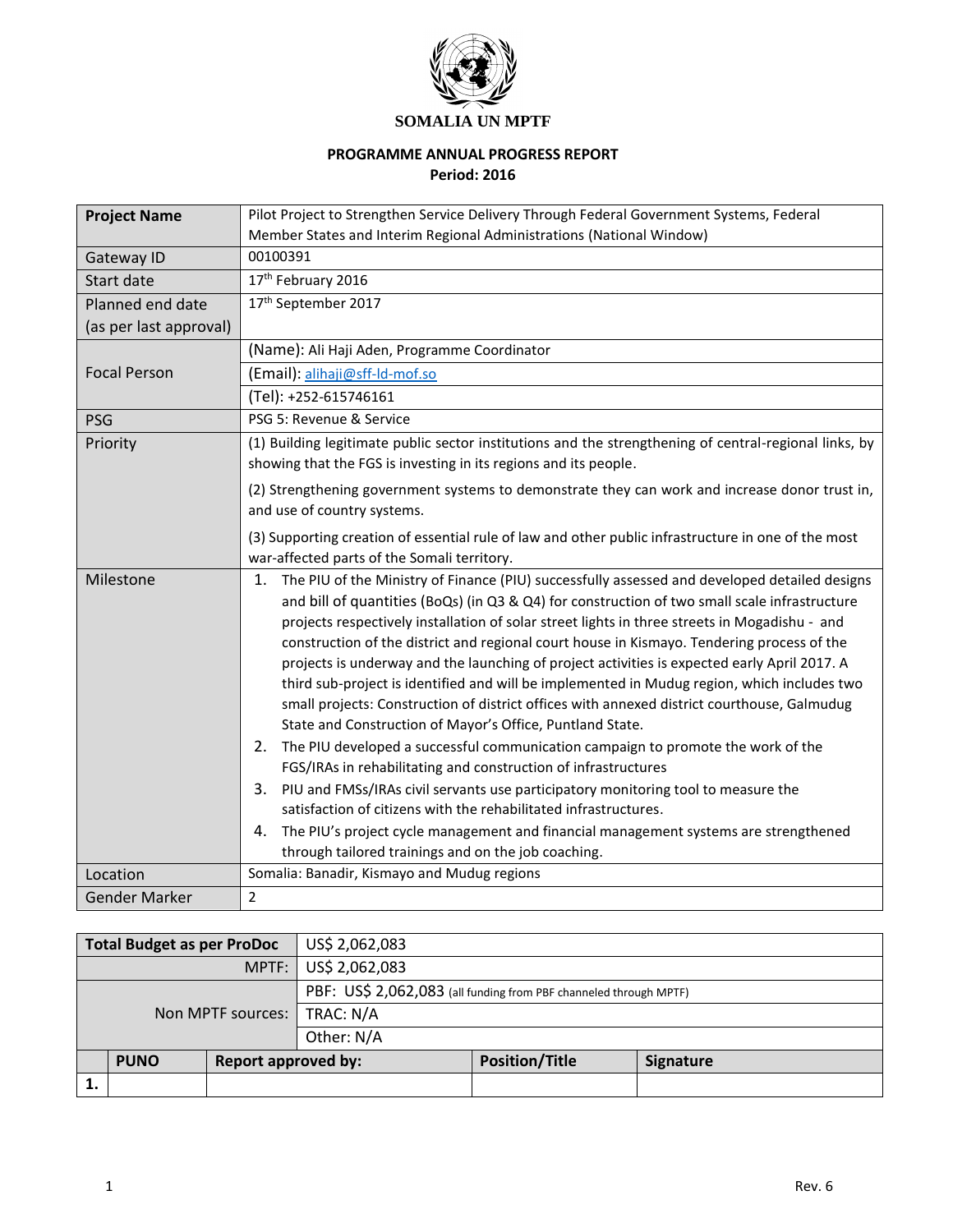

| <b>Total MPTF Funds Received</b> |         |                   |             | <b>Total non-MPTF Funds Received</b> |                   |             |
|----------------------------------|---------|-------------------|-------------|--------------------------------------|-------------------|-------------|
| <b>PUNO</b>                      | Q4 2016 | <b>Cumulative</b> | Annual 2016 | Q4 2016                              | <b>Cumulative</b> | Annual 2016 |
| <b>FGS MOF</b>                   |         | 760,000           | 760,000     |                                      |                   |             |
| <b>UNDP</b>                      |         | 139,408           | 139,408     |                                      |                   |             |
| <b>Total</b>                     |         | 899,408           | 899,408     |                                      |                   |             |

| JP Expenditure of MPTF Funds <sup>1</sup> |         |                   |             |         |                   | JP Expenditure of non-MPTF Funds |
|-------------------------------------------|---------|-------------------|-------------|---------|-------------------|----------------------------------|
| <b>PUNO</b>                               | Q4 2016 | <b>Cumulative</b> | Annual 2016 | Q4 2016 | <b>Cumulative</b> | Annual 2016                      |
| <b>FGS MOF</b>                            | 46,128  | 73,416.28         | 73,416.28   |         |                   |                                  |
| <b>UNDP</b>                               |         | 12,517.28         | 12,517.28   |         |                   |                                  |
| <b>Total</b>                              | 46,128  | 85,933.56         | 85,933.56   |         |                   |                                  |

### **SITUATION UPDATE**

The Pilot project under the national funding stream has started its implementation in February 2016. The political situation in Somalia, especially during the second half of the year, has not directly affected the project during the reporting period. The project has been progressing well with the assessment and design of the sub-project, capacity development activities and the consultation process on identification/prioritizing of the third infrastructure subproject.

The consultations, which took place during Q4 in Mudug, Gedo, Bakool and Nugal covering a number of district within each region based on the conflict history such as land disputes and community disputes with charcoal traders in Bandiiradley district of Galmudug State; armed conflict between Galmudug and Puntland administration over Galkacyo town and land disputes in Puntland. In order to avoid any further conflict between the two states, the team from the PIU identified small scale projects from both states, hence the intervention will do no harm and contribute to the peace building between the two states.

The prioritized projects from each state are the following:

- 1. Galmudug: *Construction of district offices with annexed district courthouse* The district has experienced enormous growth in the last few years, the administration doesn't have an office to house the officials. Aside from that, all disputes are settled in a customary court. To curb this the administration asked for courthouse to provide justice service.
- 2. Puntland: *Construction of Mayors office* The main administration block got destroyed following a terrorist attack. Currently the officials have no office, which has slowed down the delivery of public service.

To mitigate potential risks that may be encountered during the project implementation, the PIU is managing and updating the risks identified in the initial risk management plan.

The government, the World Bank (WB) and the UN are working together to coordinate the intervention and cooperate to avoid any overlapping and apply an integrated approach to address issues and ensure a smooth implementation of the parallel projects that are being implemented by the PIU at the Ministry of Finance.

 $\overline{a}$ 

<sup>1</sup> **Uncertified expenditures**. Certified annual expenditures can be found in the Annual Financial Report of MPTF Office [\(http://mptf.undp.org/factsheet/fund/4SO00](http://mptf.undp.org/factsheet/fund/4SO00) )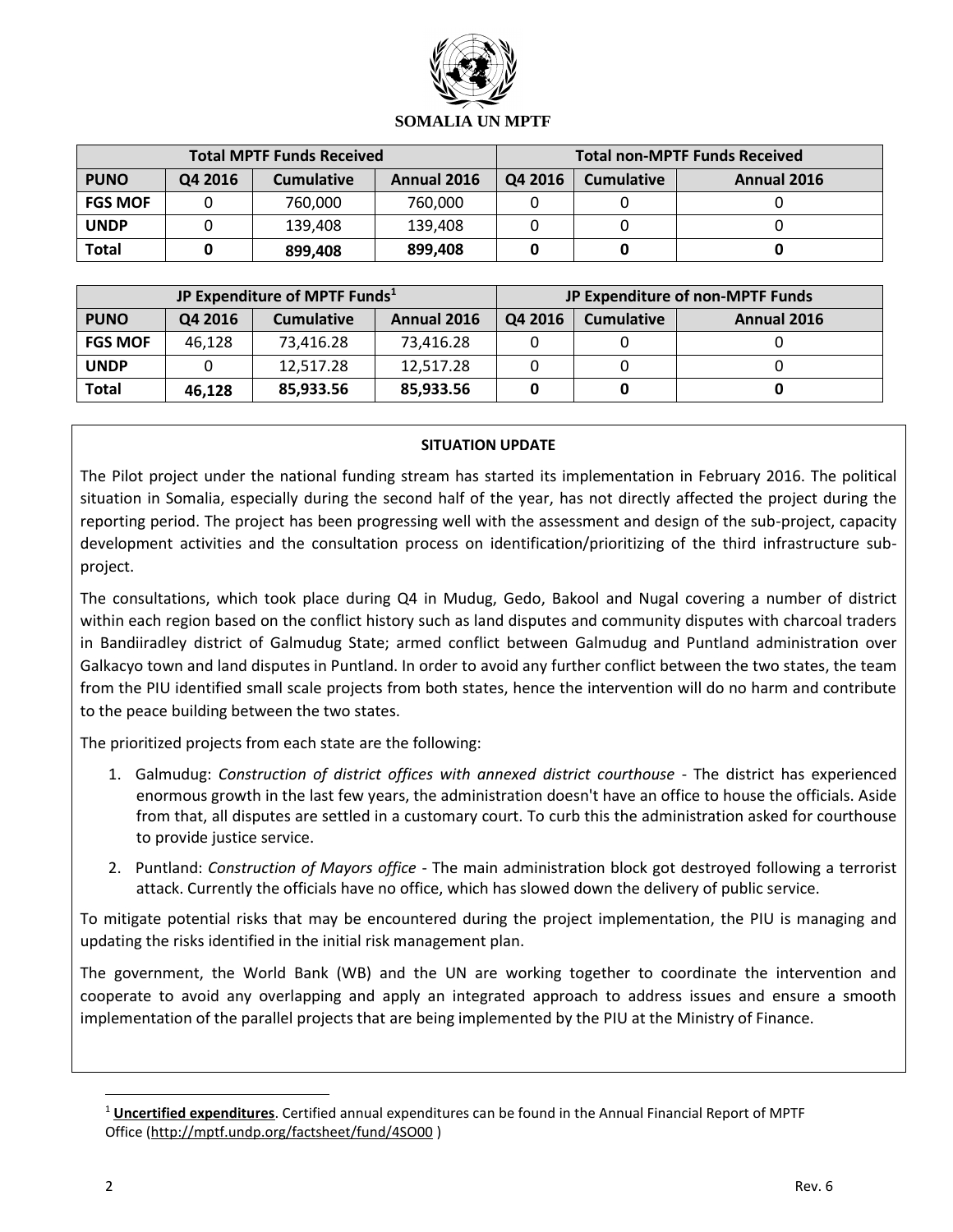

#### **QUARTERLY & ANNUAL PROGRESS REPORT RESULTS MATRIX**

#### **OUTCOME STATEMENT**

The objective of the project is to enable the Federal Government of Somalia to independently deliver tangible services to its citizens by developing its capacity to conduct community consultations, design, manage, and implement small scale infrastructure projects. Testing the use of national systems to channel the funds is one of the main objectives of this project in order to build the capacity of the FGS to effectively manage funds and to pave the way for other donors to use its systems. The Ministry of Finance will assume full programmatic and financial accountability for the funds disbursed to them in line with the principles of national ownership enshrined in the New Deal Compact. The main deliverable of this project will be the rehabilitation of two small scale infrastructures each in a different Federal Member State or Interim Regional Administration. This pilot project will run concurrently to the World Bank Special Financing Facility for Local Development Project which will support the core staffing structure and capacity building needs of the PIU during the implementation period of this IRF project

#### **SUB-OUTCOME 1 STATEMENT**

**Outcome 1.1**: Somali citizens in the target locations perceive their Regional Authorities and the Federal Government of Somalia as being more legitimate thanks to the improvement of infrastructures in their communities.

|                                                                                                                                                                                                                                                                                         |                | PROGRESS ON OUTPUT INDICATOR <sup>2</sup> |                                                                                                                                                                                                                                                                                                                                                                                            |  |
|-----------------------------------------------------------------------------------------------------------------------------------------------------------------------------------------------------------------------------------------------------------------------------------------|----------------|-------------------------------------------|--------------------------------------------------------------------------------------------------------------------------------------------------------------------------------------------------------------------------------------------------------------------------------------------------------------------------------------------------------------------------------------------|--|
| <b>INDICATOR</b>                                                                                                                                                                                                                                                                        | <b>TARGET</b>  | <b>THIS QUARTER</b>                       | <b>CUMULATIVE 2016</b>                                                                                                                                                                                                                                                                                                                                                                     |  |
| Outcome Indicator 1 (a)<br>Level of satisfaction with targeted<br>infrastructure                                                                                                                                                                                                        | 2              | N/A                                       | Inclusive consultations were conducted<br>in identification of PHASE II sub-<br>projects; a consensus was done around<br>identification of the sub-projects.<br>o A project oversight committee was<br>established for the sub-projects.<br>$\circ$ PIU did a baseline assessment and<br>the result will be shared soonest.                                                                |  |
| PIU management Is finalizing detailed<br>designs and BoQs for the construction of<br>courthouse in Kismayo district, solar<br>streetlights in three districts of Benadir<br>and other small-scale infrastructure<br>projects are identified in Mudug region<br>(Galmudug and Puntland). | $\overline{3}$ | N/A                                       | o Technical assessment and design of<br>Kismayo court and Banadir street<br>lights have been finalized.<br>o Procurement and Bidding processes<br>for the sub-project is ongoing.<br>o The third project has been identified<br>and is awaiting the engineering<br>consultancy firm accompanied by<br>PIU engineers to run an assessment<br>and detailed designs for the sub-<br>projects. |  |
| UNDP ONLY: sources of evidence (as per current QPR)                                                                                                                                                                                                                                     |                |                                           |                                                                                                                                                                                                                                                                                                                                                                                            |  |
| Output 1.2: The PIU developed a successful communication campaign to promote the work of the FGS/IRAs in rehabilitating<br>infrastructures.                                                                                                                                             |                |                                           |                                                                                                                                                                                                                                                                                                                                                                                            |  |
| Output 1.2.1. Indicator: Number of<br>Public Service Announcements are aired<br>on popular radios/ TV in target locations<br>where infrastructures are being<br>rehabilitated/constructed.                                                                                              | $\overline{3}$ | N/A                                       | $\circ$ PIU has aired in national TV the<br>outcome of the consultations done<br>in the identification of the third sub-<br>projects. A joint press release was<br>done by the PIU and local<br>administration.<br>PIU has a broader communication<br>$\Omega$<br>strategy for both UN and WB funded                                                                                       |  |

<sup>&</sup>lt;sup>2</sup> Fill in only the numbers or yes/no; no explanations to be given here.

 $\overline{\phantom{a}}$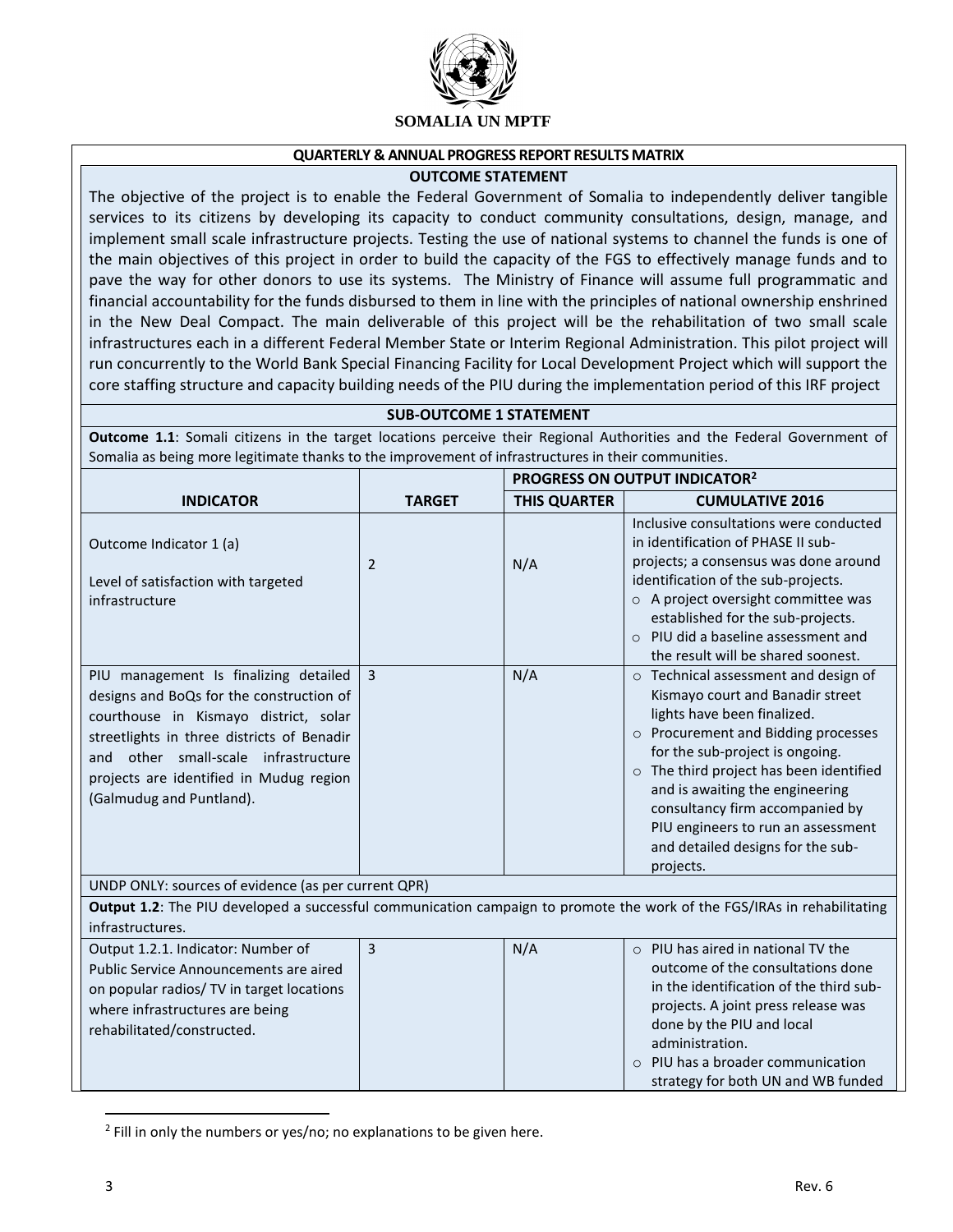

|                                                                                                                                                                                                                                   |                                                                                                                                                                                          |     | sub-projects.                                                                                                                                                                                                                                                                                                             |
|-----------------------------------------------------------------------------------------------------------------------------------------------------------------------------------------------------------------------------------|------------------------------------------------------------------------------------------------------------------------------------------------------------------------------------------|-----|---------------------------------------------------------------------------------------------------------------------------------------------------------------------------------------------------------------------------------------------------------------------------------------------------------------------------|
| Output 1.2.2. Indicator: PIU Facebook<br>page<br>UNDP ONLY: sources of evidence (as per current QPR)<br>Output 1.3: PIU and IRA civil servants use participatory monitoring tool to measure the satisfaction of citizens with the | Targets set on the<br>draft M&E Plan:<br>a) Page created<br>b) Min. 3 posts per<br>week during<br>project<br>implementation<br>At least 1000 likes<br>C)<br>by the end of the<br>project | N/A | Facebook page has been set up for<br>$\circ$<br>the program.<br>Amount of posts p/w is depended<br>$\circ$<br>on the work being achieved on the<br>ground.<br>Achieved FB Likes: 3800<br>$\circ$                                                                                                                          |
| rehabilitated infrastructures.                                                                                                                                                                                                    |                                                                                                                                                                                          |     |                                                                                                                                                                                                                                                                                                                           |
| Output 1.3.1. M&E capacity of PIU and<br>target IRA staff                                                                                                                                                                         | staffs<br>PIU<br>to<br>undertake 2 M&E<br>trainings.                                                                                                                                     | N/A | PIU to date received (2) two M&E<br>O<br>trainings (in April and September<br>2016). The training has helped the<br>unit in developing project M&E plan.                                                                                                                                                                  |
| Output 1.3.2 Indicator: Number of<br>community consultations held by PIU                                                                                                                                                          | Two (2) community<br>consultations were<br>held.                                                                                                                                         | N/A | PIU<br>did<br>two<br>(2)<br>community<br>O<br>consultations in both Galmudug and<br>Puntland states, which resulted in<br>the identification of small scale<br>projects / one in each state.<br>The report on the consultations will<br>be attached with the annual report<br>for review.                                 |
| UNDP ONLY: sources of evidence (as per current QPR)                                                                                                                                                                               |                                                                                                                                                                                          |     |                                                                                                                                                                                                                                                                                                                           |
|                                                                                                                                                                                                                                   | <b>SUB-OUTCOME 2 STATEMENT</b>                                                                                                                                                           |     |                                                                                                                                                                                                                                                                                                                           |
| National systems strengthened with the Ministry of Finance's PIU established as a sound project management<br>model able to deliver tangible deliverables thereby improving its credibility with the donors.                      |                                                                                                                                                                                          |     |                                                                                                                                                                                                                                                                                                                           |
| Output 1.3:                                                                                                                                                                                                                       |                                                                                                                                                                                          |     |                                                                                                                                                                                                                                                                                                                           |
| Output 2.1.1<br>Indicator: Number of<br>donors<br>who<br>express<br>interest<br>in<br>replicating the PIU model in other FGS<br>and/or IRA line ministries increases by<br>20% by the end of the project.                         | 20% increase of<br>number of donors to<br>express interest in<br>replicating PIU MOF                                                                                                     | N/A | $\circ$ PIU model program has increased and<br>far<br>have<br>10<br>projects<br>we<br>SO.<br>different<br>implemented<br>line<br>in<br>ministries both in FGS and FMS under<br>Norway Grant fund.                                                                                                                         |
| PIU disbursal rates                                                                                                                                                                                                               | At least 85%                                                                                                                                                                             | N/A | $\circ$ The disbursement rate is low due to<br>the slow rate of implementation<br>(10%). The main expenditures are on<br>operational cost and not program<br>activities expenses, training activities<br>and consultancy services.                                                                                        |
| PIU accuracy of financial forecasting                                                                                                                                                                                             | No more than 20%<br>variation on budget<br>lines.                                                                                                                                        | N/A | There is no budget variation on the<br>budget lines for the current<br>expenditure, if necessitate to spend<br>more than 20% of the budget line, prior<br>communication will be given to you and<br>the rational explanation for that<br>variation. A budget revision is being<br>recommended to reflect re-allocation of |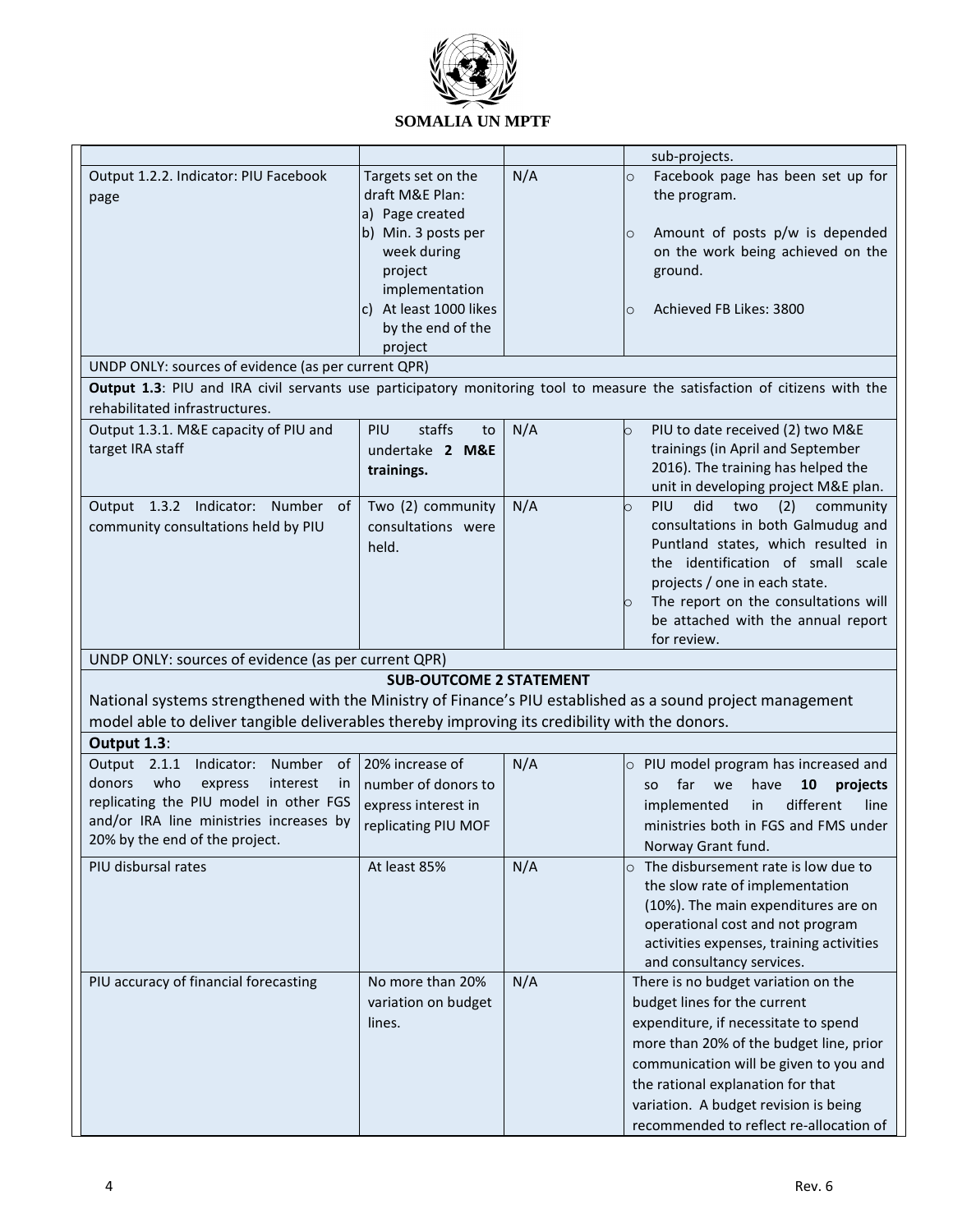

| N/A<br>Number of narrative and financial<br>$\circ$ PIU successfully and on time<br>All reports<br>provided quarter (2) quarterly/year-<br>delivered on time<br>reports delivered on time and all<br>end report that include both<br>and with all<br>information provided<br>narrative and financial reports. The<br>information<br>narrative and financial reports<br>provided<br>provided had all the information<br>Target for 2016: 3<br>with few comments from UN.<br>narrative reports<br>All financial reports are system<br>$\circ$<br>and 2 financial<br>generated from FGS FMIS & ATLAS<br>reports are<br>on the basis of which the MPTF<br>accurate.<br>template is filled. Expenditure have<br>been in line with the MPTF/PBF<br>budget allocation<br>UNDP ONLY: sources of evidence (as per current QPR) | UNDP ONLY: sources of evidence (as per current QPR)<br>Output 2.2: The PIU's project cycle management and financial management systems are strengthened through tailored<br>trainings and on the job coaching. |  | funds between budget lines. The total<br>project budget remains unchanged. |
|-----------------------------------------------------------------------------------------------------------------------------------------------------------------------------------------------------------------------------------------------------------------------------------------------------------------------------------------------------------------------------------------------------------------------------------------------------------------------------------------------------------------------------------------------------------------------------------------------------------------------------------------------------------------------------------------------------------------------------------------------------------------------------------------------------------------------|----------------------------------------------------------------------------------------------------------------------------------------------------------------------------------------------------------------|--|----------------------------------------------------------------------------|
|                                                                                                                                                                                                                                                                                                                                                                                                                                                                                                                                                                                                                                                                                                                                                                                                                       |                                                                                                                                                                                                                |  |                                                                            |

#### **NARRATIVE**

The present report focuses on the progress achieved in implementing the pilot project to strengthen public service delivery trough federal government systems for the year 2016. The PIU, housed in the Federal Ministry of Finance has been tasked to execute small-scale infrastructural sub-projects on behalf of the Federal Government to prove to the broader stakeholder community, that the country systems are functional and trust worthy and to promote confidence of the government among its population.

In ensuring all the outcomes agreed in the project document are met, the PIU accomplished a series of activities that are both geared towards laying the right foundations and incrementally contributing to the projects core objectives.

**Regional consultations during Q-4 of 2016:** The SFF-LD team facilitated a two- day consultative sessions in Bandiiradley and Galkacyo districts to identify community development priorities from16 - 28 Dec 2016; the consultative sessions brought together 30 participants including representative from youth, women, elders, minority groups, business community and local administration. The objective of the consultative sessions was to introduce participants to the approaches and principles of the program. In addition to that, to identify priority development sub-projects through a consultative, participatory and inclusive process. The consultations ended successfully and the community in both districts prioritized below sub-projects;

Bandiiradley:

- 1) Construction of district offices with annexed district courthouse.
- 2) Installation of streetlights

Galkacyo:

- 1) Construction of Mayors office
- 2) Installation of street lights

Of the four projects prioritized, the construction of district offices with annexed district courthouse for Bandiiradley district, Galmudug State and Construction of Mayor's Office for Galkac'yo district, Puntland State. Assessment, design and implementation of these two projects will be conducted in 2017.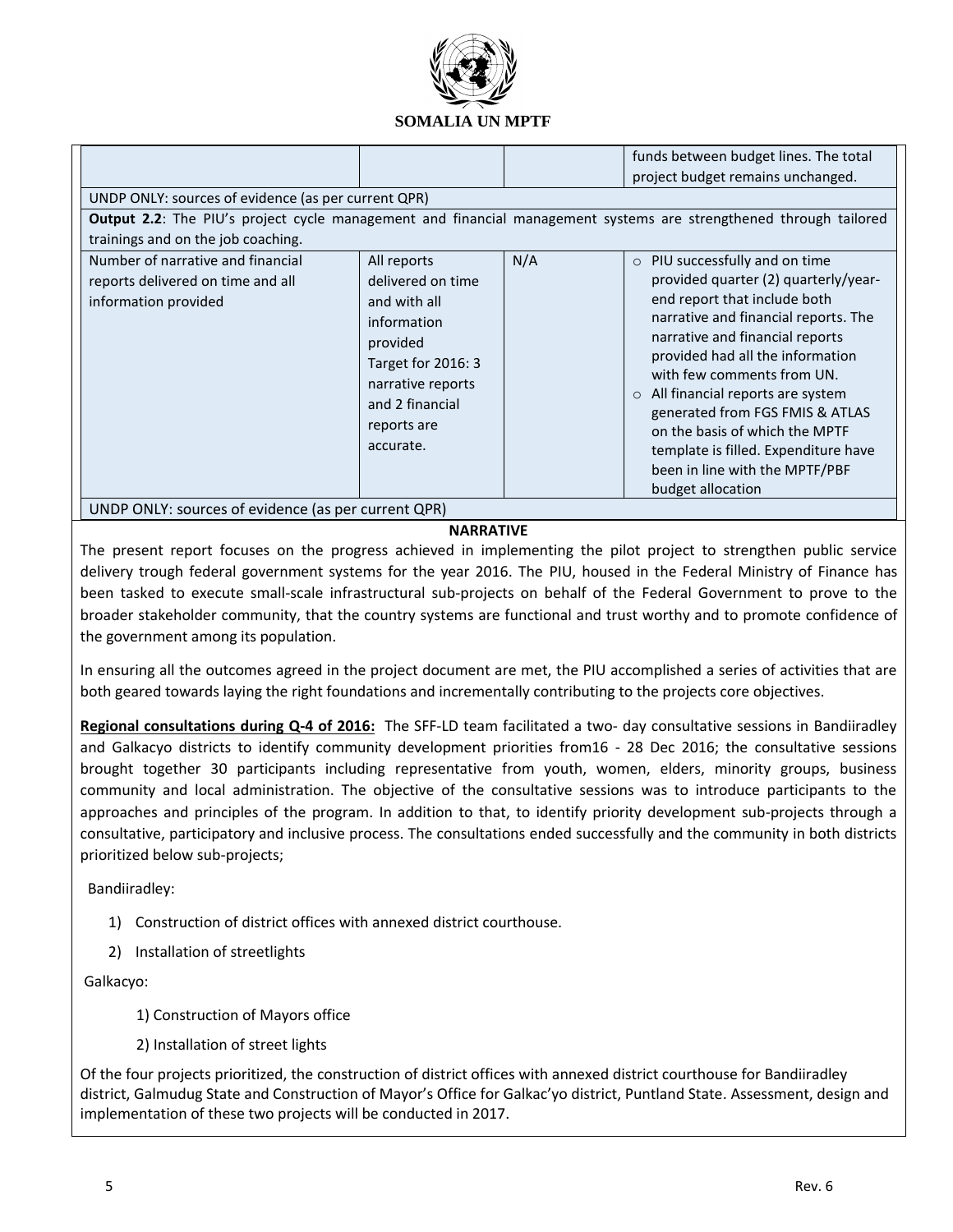

Identification and implementation of the two sub-projects in both states, Galmudug and Puntland, are expected to contribute to the peacebuilding process and ensure that the intervention will do no harm.

**Establishment of program steering committee:** As clearly stipulated in the project document, the PIU worked closely with Federal Member States (FMS) and Interim Regional Administrations (IRA) in nominating a representative for the program steering committee. The core responsibility of the SC is to approve SFF-LD plans, annual budget, reviewing SFF-LD performance and provide advice on SFF-LD management and future program operations in light of lesson learned from activity implementation.

The Steering committee met twice during the year 2016, the SC was convened to discuss and approve key items; PIU annual Work plan, PIU Annual operational budget, PIU procurement plan, suggested next phases of SFF-LD regional interventions, and lastly and most importantly SC TOR. Participation comprised of the Minister for Finance as the chair of the SC, PIU staff and delegates from regions including Jubbaland, Southwest, Hirshabelle, Galmudug, Puntland and Benadir. In the last SC meeting, regional project officers were invited to familiarize themselves with the program structures and to provide the RPO with a platform to engage with respective Federal Member States (FMS) representatives.

**Selection of an Engineering consulting firm:** In total, 15 firms sent expressions of interest (EOI) for the development of preliminary and detailed engineering designs and bill of quantities (BoQs). The main services with which the selected firms are to provide the program review of the set of investment priorities that the regions have identified, preparation of preliminary designs with detailed engineering designs and associated cost estimates, and administration of environmental impact assessments for the sub-projects. In the absence of a FGS procurement legal framework (FGS Procurement Act was still in draft at the time of acquiring the services of a design and supervision firm), WB procurement processes have been followed, provided that the PIU will be acquiring infrastructure projects for both the WB and UN. To ensure the bid opening and evaluation were undertaken in a fair and transparent manner, the bid evaluation committee members were drawn from PIU, EAFS (External Assistance Fiduciary Support Unit) and Procurement Department of the MOF. After a thorough bid evaluation, mainly encompassing assessing firms' technical capabilities and financial estimates for the service, ECHOTEC was awarded the contract. No-objection from the WB has been obtained.

Prior to the issuance of the Notice of Award to ECHOTEC, a series of meeting occurred between the PIU and ECHOTEC to discuss on how the assignment is to be rolled out in different sub-project locations. The main discussion focused on the practicality of the work schedule prepared by ECHOTEC and deliverables expected from the consultant for the duration of the contract.

**PIU Capacity building:** In the first phase of SFF-LD program, PIU capacity building was highly prioritized. In light of this, PIU undertook an internal capacity assessment exercise whereby staff was required to list all relevant areas where capacity injection was needed. The consolidated capacity assessment report highlighted capacity within the PIU, types of training each individual PIU staff required to dispense work effectively, appropriate mode of training.

During the reporting period 2016, a team from the UN provided two set of trainings in both at the onset of the project and in the last quarter to PIU staff. The training covered Project Cycle Management, Monitoring and Evaluation of sub projects, Public Procurement, Financial & Progress Reporting, Auditing, Risk Management, and Do No Harm. The same set of trainings has been provided to RPO's so that the project officers could dispense work effectively at the ground.

The training provided had assisted the program staffs to develop an accurate quarterly budget and cashflows projection and it has inculcated among the program staffs especially staffs involved in the procurement processes adherence to best practices of procurement principles when conducting biddings.

**Recruitment of Regional project officers:** In the project document, recruitment of a regional project officer was prioritized for active FMSs and IRAs to support the PIU team in the development, monitoring, reporting, and to liaise with the local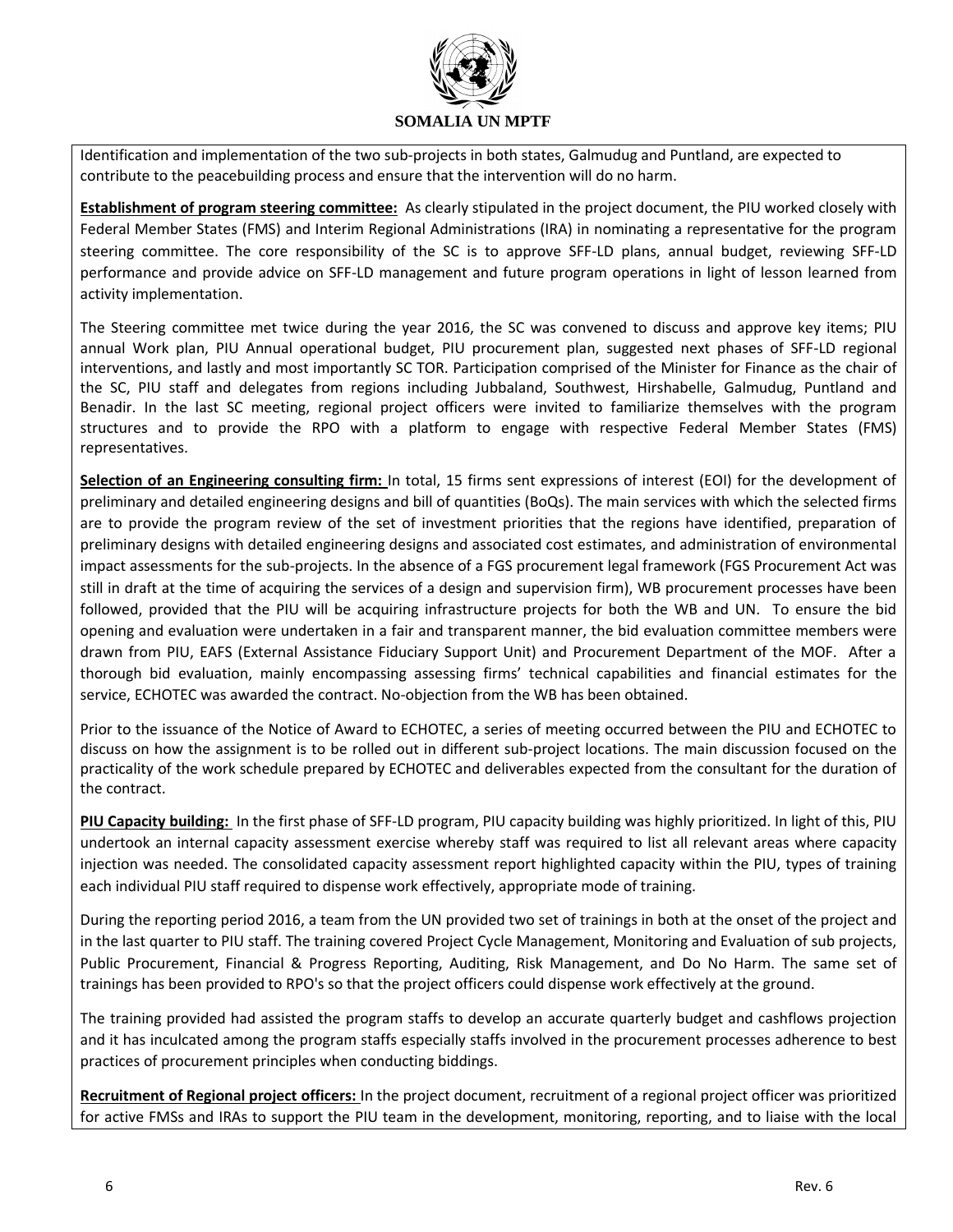

administration on all active SFF-LD activities in the region. In the process of engaging regional project officers, PIU developed a ToR for the position and published the vacancy notice. In total, five were shortlisted for each FMS/IRA. PIU staged intense vetting processes for the shortlisted candidates comprising of written and oral assessments following which a candidate was selected to assume the PIU role in each of the five FMSs.

### **Infrastructural sub-project progress:**

**Kismayo:** On 4 August 2016, a team of engineers led by the SFF-LD engineer visited Kismayo to kick-start the preliminary and detailed design of the Regional Court. The team consisted of engineers, architects and environmental experts from Ecotech, the consulting engineering firm contracted to carry out the design of the new Regional Court.

The team conducted a consultation meeting with all relevant authorities of Jubbaland administration, including the Deputy Minister of Justice and Religious Affairs, Mr. Aden Inshar, Chairman of the Appeals Court, Chairperson Lower Court and Attorney General of Jubbaland State. During the meeting, various design options were discussed and agreement was reached on the design of a 2-storey building consisting of 32 rooms complete with auditoriums, judge platforms, latrines, parking, and entrance and exit gates. A rain-water storage reservoir was also included in the design. The design is both gender and disabled people sensitive. **Banadir:** On 3 August, a kick off meeting for the design work for the Banadir Solar streetlights Projects was held in Banadir Regional Administration (BRA) offices. In an effort to harmonize the Solar projects in Banadir region, an agreement was made for BRA team to provide specifications for the poles, solar panels and batteries. Additionally, it was agreed that the poles to have concrete base to withstand damage.

During Q4 the designs of both projects have been completed along with the bidding documents.

The procurement process for both projects is ongoing and the construction work is expected to start in April 2017.

#### **Other Key Achievements**

- o A businesswoman in Bandiiradley district voluntarily provided a piece of land where the district offices will be built. Aside from that, the consensus group drawn from different segment of the community promised to provide an oversight role during sub-project implementations.
- $\circ$  Support provided to other PIUs: PIU has been supporting BRA in its urban investment project funded by the World Bank. PIU has provided significant advisory support to BRA on the recruitments of staff. Moreover, PIU has given BRA guidance on setting up of project structures, efficient channels of engaging project stakeholders and shared lessons learned recorded by SFF-LD throughout implementation of its infrastructure sub-projects.
- o SFF-LD completed the process of revamping of SFF-LD website. This website will support SFF-LD in two-way communication with its stakeholders and increases transparency for the program. As a result of this, the website is more user friendly and functional (users' feedback). Transparency has been improved considerably by including a procurement section in the new website design. In addition to the International media outlets, Procurement Notices and Bid documents were advertised under the procurement tap.

## **Challenges (incl: Delays or Deviations) and Lessons Learned:**

#### **Delays in project implementation:**

The project had a strong start and key deliverables were achieved during the reporting period in accordance with the planned timeline, with some delays from the initial workplan. These included the recruitment of core staff, establishment of project steering committee, engagement of engineering consulting firm, recruitment and training of project officers, and during last quarter (Q4) completion and review of engineering designs, drawing and BoQs and regional consultations for phase II projects.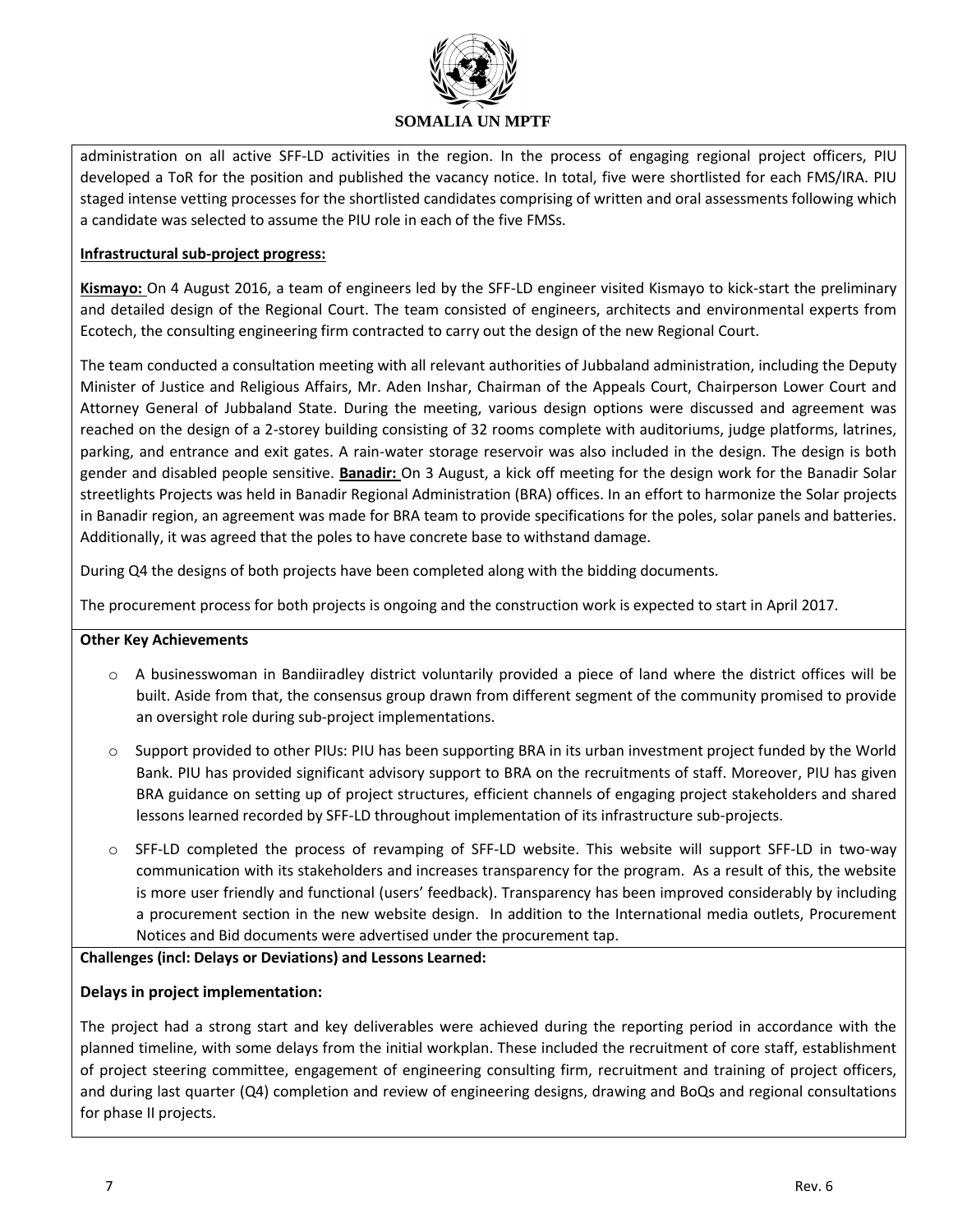

Challenges encountered thus far mainly relate to the Engineering detailed design work. The review cycle for the detailed design, drawings and BOQs has taken longer than the anticipated timeline. The cause of the prolonged review cycle was twofold. First, the Engineering Consulting Firm lacked experienced with projects financed by the UN and as a result an adjustment of its work standards and forms required unforeseen extra time. Second, the review cycle for the engineering detailed design work has taken more than the anticipated timeline.

In an effort to benefit from lessons learned from Phase I projects, the PIU scheduled a meeting with Ecotech Ltd, the Engineering Consulting firm to discuss ways to improve efficiency and also agree on improved quality of work as the firm has currently gained familiarity to certain extent with the expected standards for the World Bank / UN funded projects.

Additionally, another measure that the PIU will adhere to is to closely monitor the timeliness and quality of key deliverables from Ecotech Ltd. as well as the turnaround time with respect to the review and approval of the detailed engineering design, drawings and BOQs documents from all parties

### **Peacebuilding impact**

The pilot project was designed as part of the larger effort to rebuild the state-citizen relations. The use of the national window for channeling the funding and for the implementation of these small scale infrastructure projects will contribute to this objective as Somali citizens in the target locations will be able to associate improved access to services thanks to the Federal Government's actions. During the reporting period, assessments to construct the Kismayo regional and district court house were undertaken. The construction of the courthouse will contribute to improve the delivery of and access to justice in Kismayo district and Lower Jubba region at large and thus to the realization of PSG 3 on Justice. Similarly, an assessment was conducted to rehabilitate streetlights in Benadir. This installation of the streetlights is expected to reduce insecurity and improve economic activity in the neighborhoods targeted by this activity. This will contribute to the realization of PSGs 2 and 4 & 5.

The most recently identified sub-projects for phase II of implementation, Construction of district offices with annexed district courthouse in Galmudug, Bandiiradley district & Construction of Mayor's Office, Puntland, Galkacyo district have taken into consideration the ongoing armed conflict on land disputes between the two Federal Member States of Galmudug and Puntland and are expected to contribute to the peacebuilding process between the two states, to the improved service delivery and access to justice and ensure that the UN intervention will cause no harm.

#### **Catalytic effects**

The pilot project has demonstrated to some level the capacity of FGS's national systems to implement and manage smallscale infrastructure projects. This has triggered donor community to channel more funds into country systems/UN MPTF National Window (PBF) This is evident in the additional PIU project model that has come up including SCORE, Urban Investment funded through WB MPF.

#### **Gender**

In an effort of encouraging female candidates to show interest in the Regional Project Officer position, PIU added a clause in the advert to incentivize more female candidates to apply. Apart from that, PIU provided guidelines to the regional administration to ensure the consensus group members engaged in the consultations are also drawn from the women groupings and female youth. The designs are gender sensitive and do provide easy access and with separate space for females.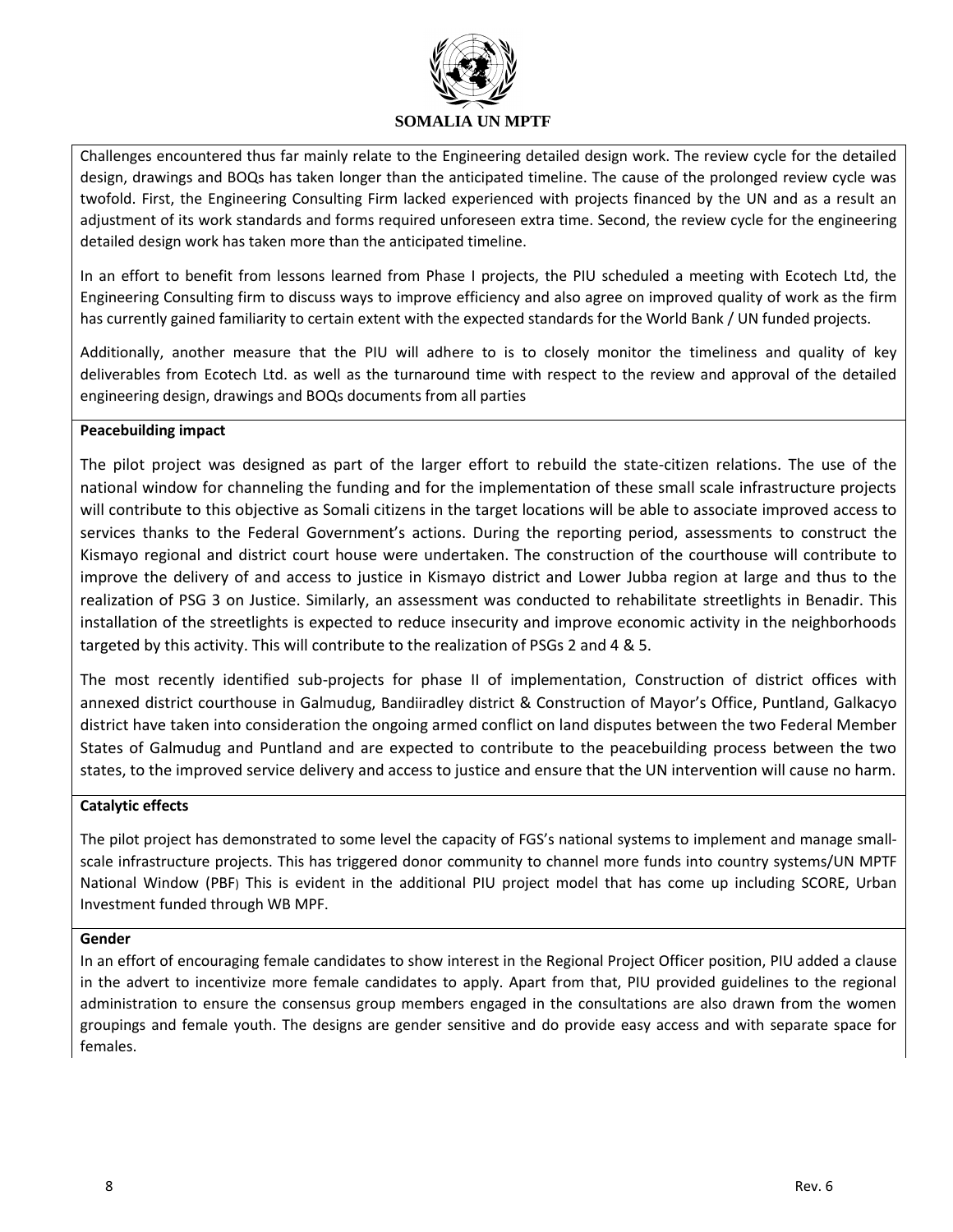

| Proportion of gender specific outputs                                        | <b>Total no. of Outputs</b> | <b>Total no. of gender specific Outputs</b>                 |
|------------------------------------------------------------------------------|-----------------------------|-------------------------------------------------------------|
| in Joint Programme <sup>3</sup>                                              |                             |                                                             |
| Proportion of Joint Programme staff<br>with responsibility for gender issues | <b>Total no. of Staff</b>   | Total no. of staff with responsibility for<br>gender issues |
| (as of end of $2016$ ) <sup>4</sup>                                          |                             |                                                             |

#### **Communications & Visibility**

SFF-LD has developed a communication strategy for the UN MPTF and WB programs to reach the local population, raise awareness, build relationship with various stakeholders and to set standards for clear and consistent messaging and promote transparency. The strategy also aims to raise awareness about SFF-LD's objectives, activities and contribution to the local community, as well as the MoF/FGS's initiatives/intentions to strengthen state legitimacy and government effectiveness.

Two project Steering committee meetings have taken place in 2016, one in July and the second one in October 2016, both Steering Committee meeting were held in Mogadishu. To cover this important event and in an effort of raising awareness about SFF-LD activities, Somali National TV (SNTV) and Universal TV were invited. The event was also broadcasted on Mogadishu and Goobjoog Radio. In addition, a press release was also widely distributed to diverse stakeholders.

During the regional consultations, the local media outlets (TV, radio, website) were invited to cover the gatherings and as result increase awareness for SFF-LD on local level.

Furthermore, SFF-LD completed the process of revamping of SFF-LD website. This website will support SFF-LD in twoway communication with its stakeholders and increases transparency for the program.

There are some limitations in measuring public perception due to safety concerns and therefore SFF-LD will not be able to approach ordinary citizens, for instance in Kismayo, to measure public perceptions. The only opportunities SFF-LD has to measure perception or the image of SFF-LD is through community consultations. The program has set up social media platform (Facebook and Twitter) to engage with the public.

#### **Looking ahead**

The actual implementation of two infrastructure projects is planned to start in April 2017 and this will be an opportunity for communications to show the local community that tangible results are being achieved and raise awareness and gain legitimacy for program, SFF-LD and the Ministry of Finance. The plan is also to write Q&A story with the engineers, develop FAQs sheet for SFF-LD website, publish RPO story in the SFF-LD website and FB page.

 $\overline{\phantom{a}}$ 

 $3$  Gender Specific Outputs are those that are specifically designed to directly and explicitly contribute to the promotion of Gender Equality and Women's Empowerment.

<sup>&</sup>lt;sup>4</sup> Staff members are those contracted to undertaken work for the Joint Programme including full time staff, consultants, advisors, interns, etc. Staff members with responsibility for gender issues are those who have gender related activities included in their Terms of Reference.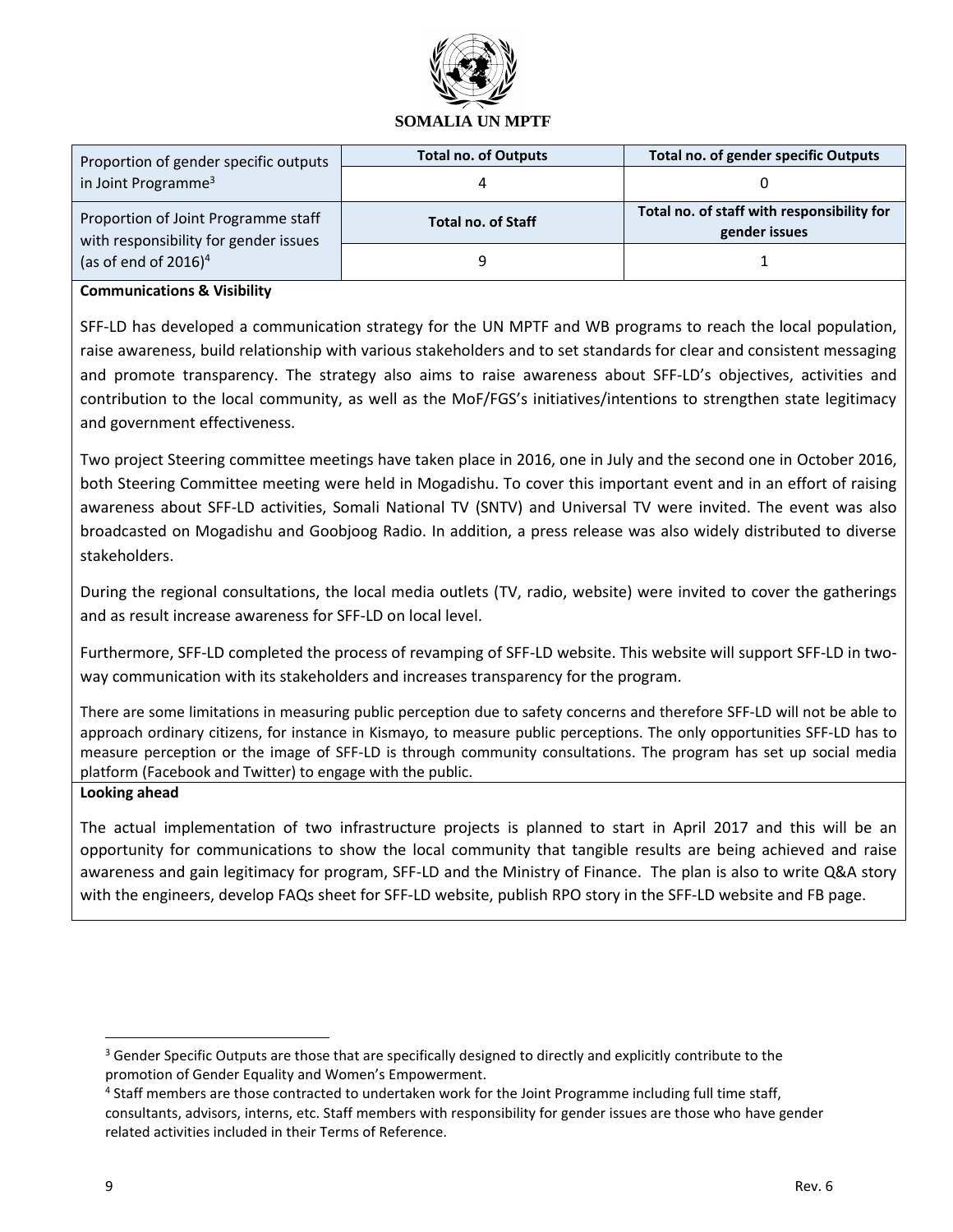

## **ANNEX 1. RISK MANAGEMENT**

| Type of Risk <sup>5</sup>               | <b>Description of Risk</b>                                 | <b>Mitigating Measures</b>                                                                |
|-----------------------------------------|------------------------------------------------------------|-------------------------------------------------------------------------------------------|
| <b>Security</b>                         |                                                            |                                                                                           |
| Risk assessment as per                  | Security incidence at the project location; clan           | Regular review of security measures.<br>$\circ$                                           |
| project Doc.                            | conflict, armed conflict and terrorist activities.         | Local authority to maintain security of project area as per project agreement.<br>$\circ$ |
|                                         |                                                            | Recruit project officers who are conversant with the locality.<br>$\circ$                 |
| Risk reporting for Q3                   | No risk reported during this reporting period.             |                                                                                           |
| <b>Environmental and Economic shock</b> |                                                            |                                                                                           |
| Risk assessment as per                  | This can be informing of inflation and natural             | o SFF-LD has taken into account possible economic shock during budget                     |
| project Doc.                            | calamities.                                                | allocation for sub-projects.                                                              |
|                                         |                                                            | PIU through a consulting firm to conduct environmental impact assessment                  |
|                                         |                                                            | prior commencement of subproject implementation.                                          |
| Risk reporting for Q3.                  | No risk reported during this reporting period.             |                                                                                           |
|                                         | <b>Political Risk: Strained FGS and Regional relations</b> |                                                                                           |
| Risk assessment as per                  | Overlapping governmental structures and absence of         | o Close coordination between MOF and project counterpart ministries at                    |
| project Doc.                            | guidelines on governments (FGS and FMS's role and          | FMS's.                                                                                    |
|                                         | responsibility on project formulation, design,             | Clear guideline on the roles of different offices in both FGS and regional<br>$\circ$     |
|                                         | implementation and monitoring.                             | entities.                                                                                 |
|                                         |                                                            | Regional authorities participating in steering committee meetings.<br>$\circ$             |
| Risk reporting for Q3                   | In some cases, Confusion aroused around which              | SFF-LD management reached out to the highest office in the FMS and IRA to                 |
|                                         | department/ organ in the FMS and IRA to host the           | provide guidance and nominate a representative for the project SC members.                |
|                                         | SFF-LD project.                                            |                                                                                           |
| <b>Financial</b>                        |                                                            |                                                                                           |
| Risk assessment as per                  | Risk of losing financial resources / Fiduciary risk, this  | Share with our partners the relevant policy on UN supplier's code of conduct.             |
| project Doc.                            | could happen through mismanagement of funds by             | Check the complaining mechanisms and be prepared to address any<br>$\circ$                |
|                                         | the implementing agency and failure of the                 | complaint on timely manner                                                                |
|                                         | government to implement transparent measures and           | EAFS/PFM/PPM control systems of checking through financial<br>$\circ$                     |
|                                         | systems                                                    | documentations, to ensure there are no misappropriation of funds and                      |
|                                         |                                                            | resources are used for intended purpose.                                                  |
|                                         | Risk of Asset loss, this can happen in form of;            | Establish strong asset management systems;<br>$\circ$                                     |
|                                         | misplacement of assets, lack of regular physical           | Transfer of assets to the beneficiaries to be made on timely manner and<br>$\circ$        |

<sup>5</sup> Environmental; Financial; Operational; Organizational; Political; Regulatory; Security; Strategic; Other.

 $\overline{a}$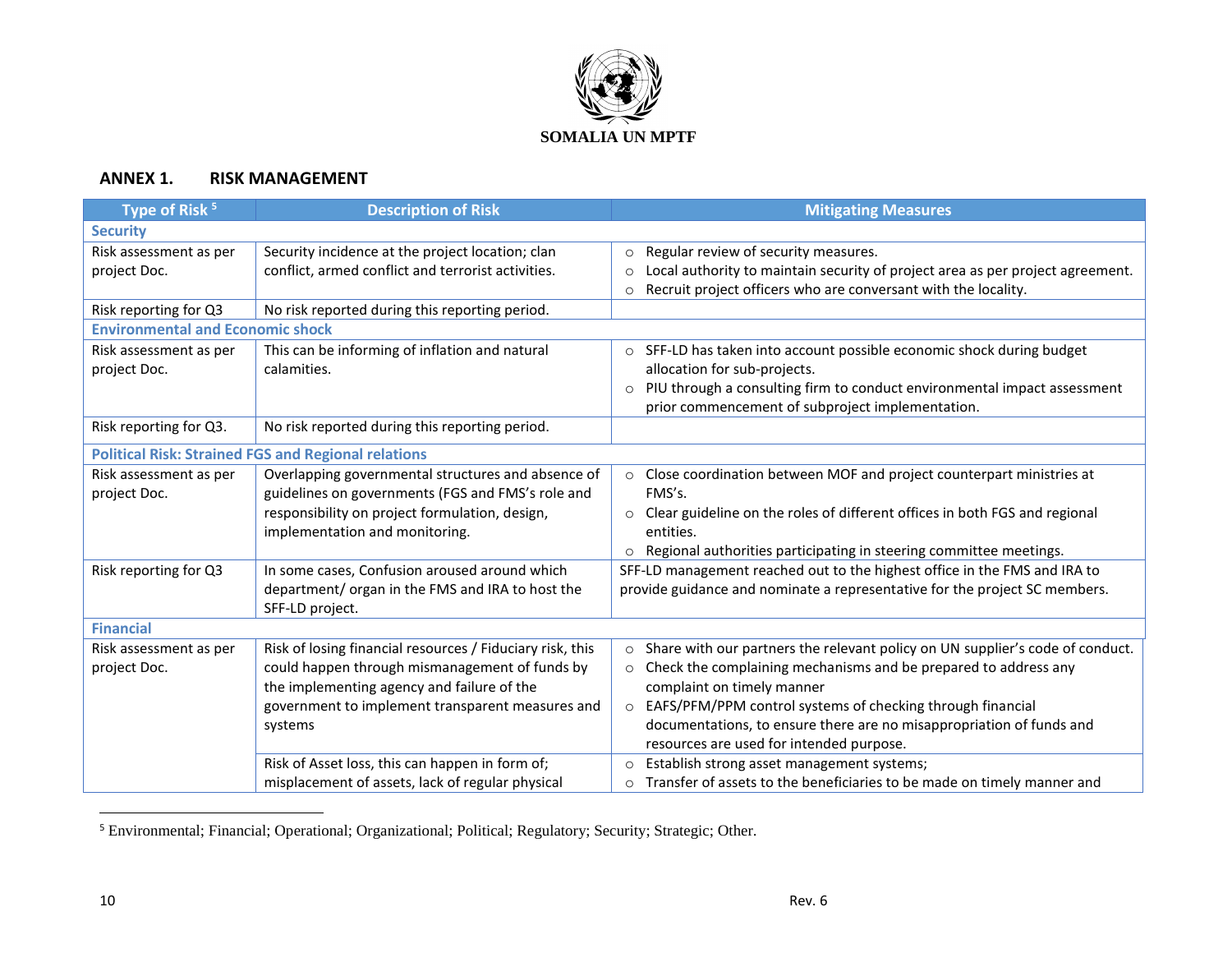

| Type of Risk <sup>5</sup> | <b>Description of Risk</b>                             | <b>Mitigating Measures</b>                                                                                                    |
|---------------------------|--------------------------------------------------------|-------------------------------------------------------------------------------------------------------------------------------|
|                           | verification, diversion of assets, lack of safeguards. | proper record to be kept for future reference.                                                                                |
|                           |                                                        | Physical verification of assets under the use of project or UN staff in the field<br>$\circ$<br>to be organized twice a year. |
| Risk reporting for Q3     | No risk reported during this reporting period.         |                                                                                                                               |
| <b>Operational</b>        |                                                        |                                                                                                                               |
| Risk assessment as per    | Weak Internal Controls and internal audit function,    | Enhanced assurance activities (field monitoring, spot checks, programme                                                       |
| project Doc.              | this could possibly arise due to poor documentations   | monitoring and audit) will be applied to the activities implemented by the RP                                                 |
|                           | and lack of segregation of responsibilities.           | according to the UNDP Policies.                                                                                               |
| Risk reporting for Q3     | No risk reported during this reporting period.         |                                                                                                                               |
|                           | Weak procurement processes.                            | All procurement under the UN National Funding Stream shall follow the FGS                                                     |
|                           |                                                        | <b>Public Procurement Procedures.</b>                                                                                         |
| Risk reporting for Q3     | There was confusion around what type of                | SFF-LD developed a comprehensive procurement plan and sought guidance from                                                    |
|                           | procurement process has to be made use of in           | UN to what type of procurement procedure is appropriate in purchasing IT                                                      |
|                           | procuring IT equipment.                                | equipment.                                                                                                                    |
|                           | Risk of Bid Security Fraud (or fraudulent bidding),    | Establish standard procedure for SWIFT verifications of Bid Securities<br>$\circ$                                             |
|                           | fraudulent activities around bidding arising from      | Engage the Monitoring Agent for security bid verification<br>$\circ$                                                          |
|                           | contractors and corrupt bidding committee members      | Rigorous reference checking of previous works done by the company.<br>$\circ$                                                 |
|                           |                                                        | Putting in place a robust and practical complaint handling mechanism.<br>$\circ$                                              |
|                           |                                                        | To publish EOI to the public using diverse channels.<br>$\circ$                                                               |
|                           |                                                        | Clear Specifications of materials and products in the contract.<br>$\circ$                                                    |
|                           |                                                        | Inspection and approval of project materials prior to usage.<br>$\circ$                                                       |
|                           |                                                        | Testing and inspection procedures for project output be adopted.<br>$\circ$                                                   |
|                           |                                                        | Payment be tied to the quality and milestones of work done.<br>$\circ$                                                        |
| Risk reporting for Q3     | No risk reported during this reporting period.         |                                                                                                                               |
| <b>Organizational</b>     |                                                        |                                                                                                                               |
| Risk assessment as per    | Weak capacity and resources within PIU, this may       | PIU to conduct periodic capacity assessment to gauge the capacity level of PIU                                                |
| project Doc.              | take the form of inadequate staffing and lack of       | staffs, identify the capacity gaps and allocate funds in the project to organize                                              |
|                           | qualified staffs within PIU.                           | training programs (on the job training, workshops and staff exposure).                                                        |
| Risk reporting for Q3     | PIU staffs, through individual assessment reported     | A custom tailored training was developed with UN, a team from UN trained SFF-                                                 |
|                           | capacity gaps that existed within the program.         | LD staffs on range of trainings; project cycle management, monitoring and                                                     |
|                           |                                                        | evaluation, risk management, Do no harm, financial reporting, public                                                          |
|                           |                                                        | procurement and reporting.                                                                                                    |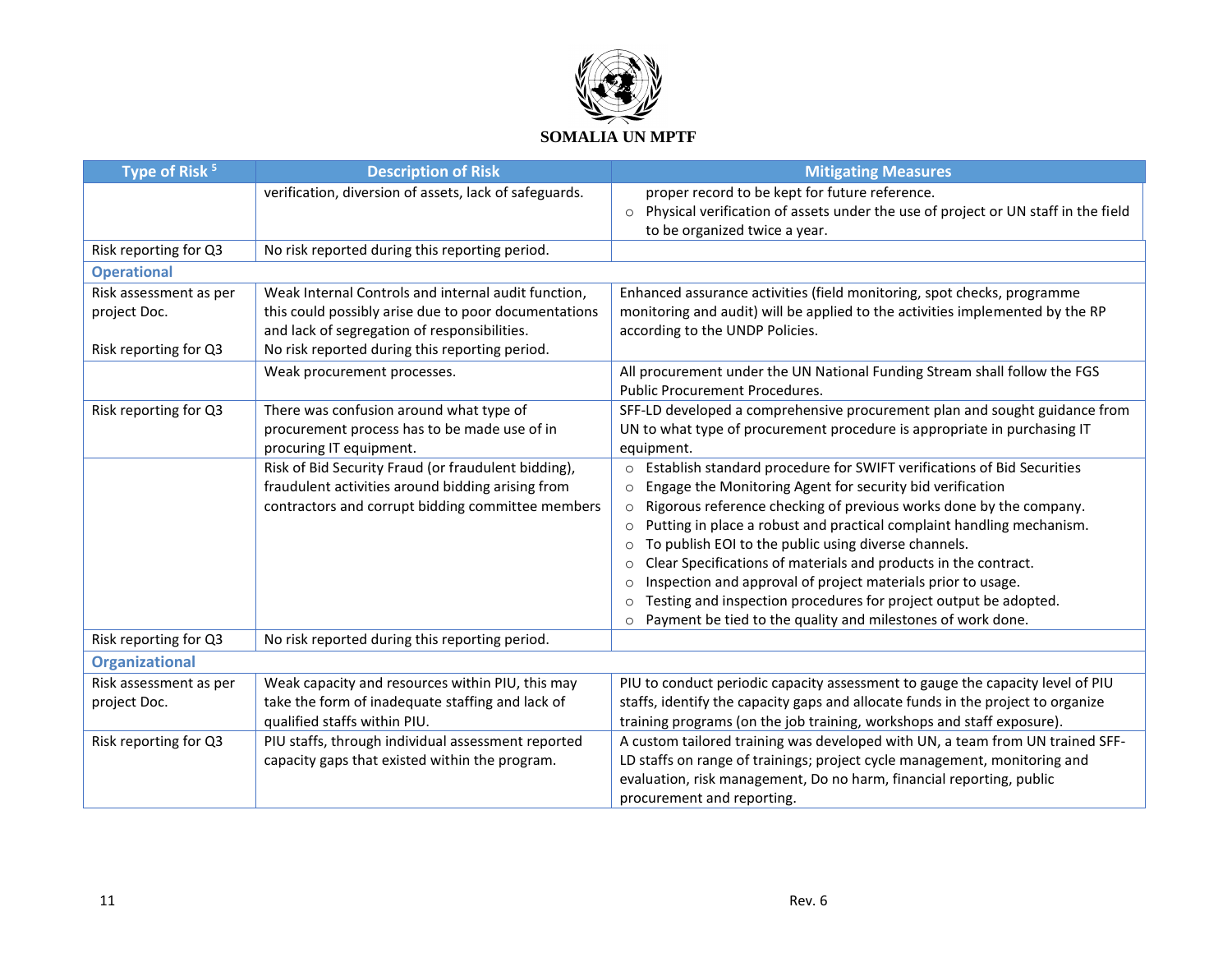

| Type of Risk <sup>5</sup>              | <b>Description of Risk</b>                                                                                                                                                                                                                                                                                                                                     | <b>Mitigating Measures</b>                                                                                                                                                                                                                                                                                                                                        |
|----------------------------------------|----------------------------------------------------------------------------------------------------------------------------------------------------------------------------------------------------------------------------------------------------------------------------------------------------------------------------------------------------------------|-------------------------------------------------------------------------------------------------------------------------------------------------------------------------------------------------------------------------------------------------------------------------------------------------------------------------------------------------------------------|
| Risk assessment as per<br>project Doc. | Risk of poor quality of project deliverables; this can<br>arise from weak performance of contractors and<br>deviation from TS/TORs.                                                                                                                                                                                                                            | PIU Develop detailed technical specifications for the infrastructure work (three<br>projects under the pilot project); technical specifications for purchase of<br>equipment to justify the purpose (without identifying the brand); TORs for<br>consultancy work etc.                                                                                            |
| Risk reporting for Q3                  | No risk reported during this reporting period.                                                                                                                                                                                                                                                                                                                 |                                                                                                                                                                                                                                                                                                                                                                   |
| Risk assessment as per<br>project Doc. | Risk of delay in project implementation, the scenario<br>is mainly caused by inappropriate planning and<br>unforeseen external shocks.                                                                                                                                                                                                                         | SFF-LD has set- up a detailed project-monitoring plan and has generated<br>quarterly MPTF progress and financial report on time.                                                                                                                                                                                                                                  |
| Risk reporting for Q3                  | In this quarter, SFF-LD has recorded delays on some<br>core activities, delays on engineering consulting firm<br>to finalize preliminary designs. This was mainly<br>caused by bureaucracy within the payment<br>procedures that brought about delays on payments<br>of fees to the firm and timely reviewing the<br>deliverables and give immediate feedback. | A bilateral discussion has been initiated by WB with the government to expedite<br>payment processes within the national system. At program level PIU Financial<br>Management Specialist has been trained on usage of FMIS, this is expected to<br>speed up the processes and ensure payments of both vendors and staff<br>remuneration are settled in real time. |
| <b>Regulatory</b>                      |                                                                                                                                                                                                                                                                                                                                                                |                                                                                                                                                                                                                                                                                                                                                                   |
| Risk assessment as per<br>project Doc. | Conflict of interest, which may arise from SFF-LD<br>staffs and bidding committee.                                                                                                                                                                                                                                                                             | - PIU staff, contractors to signed off declaration of confidentiality or conflict of<br>interest:<br>- The PIU and the MOF to regulate by policy the procedures on the conflict of<br>interest as part of FGS financial and procurement manuals                                                                                                                   |
| Risk reporting for Q3                  | No risk reported during this reporting period.                                                                                                                                                                                                                                                                                                                 |                                                                                                                                                                                                                                                                                                                                                                   |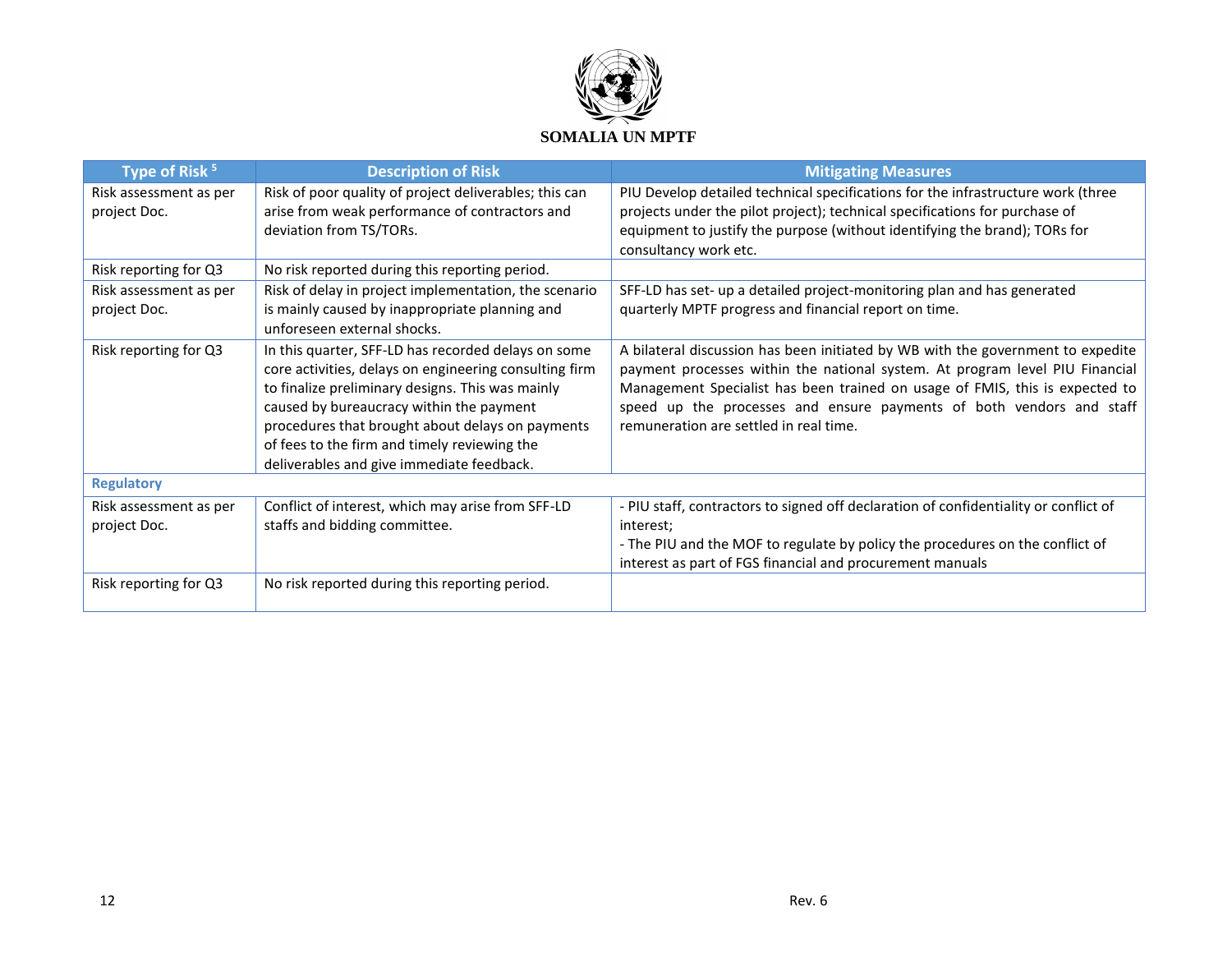

## **ANNEX 2. MONITORING AND OVERSIGHT ACTIVITIES**

| <b>Monitoring Activity</b> | <b>Date</b>            | <b>Description &amp; Comments</b>                                            | <b>Key Findings / Recommendations</b>                                                             |
|----------------------------|------------------------|------------------------------------------------------------------------------|---------------------------------------------------------------------------------------------------|
| Programme oversight        |                        | No such activity was reported on this quarter.                               |                                                                                                   |
| field monitoring visit     |                        |                                                                              |                                                                                                   |
| Program Steering           | 19 <sup>th</sup> July  | The SC for SFF-LD met for the first time in 2016, to discuss the             | In the meeting, SC discussed and approved key items; PIU annual                                   |
| Committee meeting          | 2016                   | achievements made and challenges encountered in SFF Norway                   | Work plan, PIU Annual operational budget, PIU procurement plan,                                   |
|                            | 17th Oct<br>2016       | project and are on the same page on how the SFF-LD program is<br>structured. | suggested Next phases of SFF-LD regional interventions and lastly<br>and most importantly SC TOR. |
|                            |                        | The second meeting done by the SC was to review budget and                   |                                                                                                   |
|                            |                        | work plan developed by PIU. Also agree on the set of areas where             |                                                                                                   |
|                            |                        | project implementations would happen, heavily guided by                      |                                                                                                   |
|                            |                        | program criteria for engagement.                                             |                                                                                                   |
| Audit                      |                        | No auditing exercise happened in this reporting period.                      |                                                                                                   |
|                            |                        |                                                                              |                                                                                                   |
| Independent Evaluation     |                        | The program is at its inception stage; independent evaluation will           |                                                                                                   |
|                            |                        | be done once core activities records implemented. The project                |                                                                                                   |
|                            |                        | evaluation is planned for Q3 of 2017.                                        |                                                                                                   |
| Engineering site visit     | 4 <sup>th</sup> August | A team of engineers led by SFF-LD engineer went to visit Kismayo             | In the site visit, Ecotech Engineers, SFF-LD engineers and Jubbaland                              |
| (Kismayo)                  | 2016                   | to kick-start the preliminary and detailed design of the district            | authorities came to an agreement to the design of a 3 separate                                    |
|                            |                        | and regional Court.                                                          | buildings composed of offices, auditoriums having judges'                                         |
|                            |                        |                                                                              | platforms, latrines, parking area, entrance and exit gates. Aside                                 |
|                            |                        |                                                                              | from that, it was decided the design should also include rainwater                                |
|                            |                        |                                                                              | storage reservoir.                                                                                |
|                            |                        |                                                                              | What followed the brief meeting was a site visit by SFF-LD staffs                                 |
| Engineering site visit     | 3rd, August            | A kick off meeting was held in BRA offices, for the design of work           | accompanied by ECOTECH engineers and Banadir Officials. In an                                     |
| (Baidoa)                   | 2016                   | for Banadir Solar Projects.                                                  | effort to harmonize the Solar projects in Banadir region, an                                      |
|                            |                        |                                                                              | agreement was made, whereby BRA team to provide specifications                                    |
|                            |                        |                                                                              | of the poles, solar panels and batteries. Additionally, it was agreed                             |
|                            |                        |                                                                              | that the solar poles to have concrete base to withstand damage.                                   |
| <b>Stakeholder Review</b>  |                        | Consultation activities have taken place during Q4 of 2016 to                |                                                                                                   |
| Consultation               |                        | identify the phase II projects (as mentioned above)                          |                                                                                                   |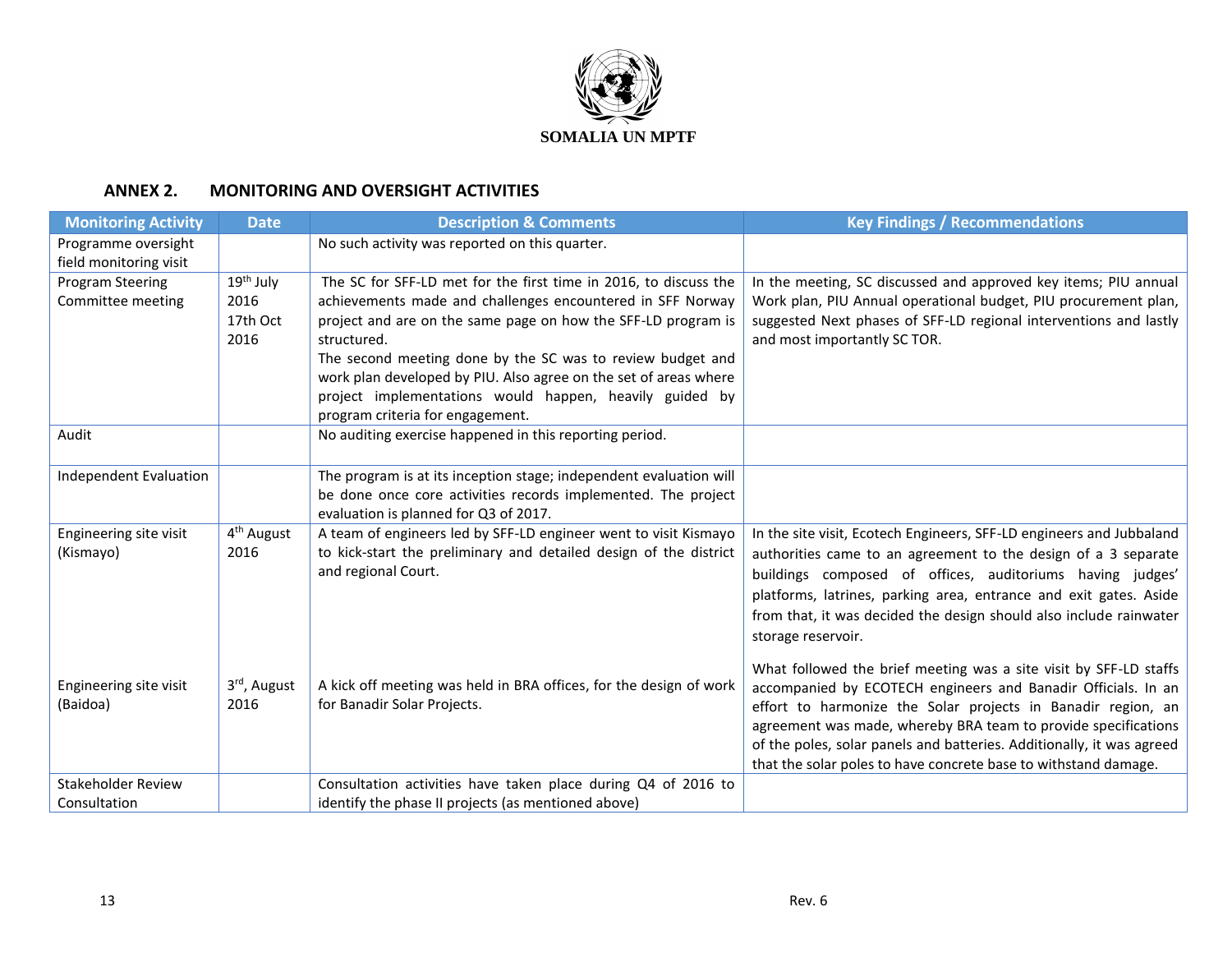

## **ANNEX 3. TRAINING DATA**

|              | <b>Target Group</b>                                |               | <b>Dates</b>                 | # of participants |   |              | <b>Title of the training</b>                                                                                                                                                                                                                                                                                                                                                                                                                                                                                                                                                                                                                                                                                                                                                                                                                                                                                                                                                                                    | <b>Location of</b><br>training | <b>Training</b><br>provider                                 |
|--------------|----------------------------------------------------|---------------|------------------------------|-------------------|---|--------------|-----------------------------------------------------------------------------------------------------------------------------------------------------------------------------------------------------------------------------------------------------------------------------------------------------------------------------------------------------------------------------------------------------------------------------------------------------------------------------------------------------------------------------------------------------------------------------------------------------------------------------------------------------------------------------------------------------------------------------------------------------------------------------------------------------------------------------------------------------------------------------------------------------------------------------------------------------------------------------------------------------------------|--------------------------------|-------------------------------------------------------------|
| $\#$         | Ministry.<br><b>District or</b><br><b>UN staff</b> | <b>Others</b> |                              | M                 | F | <b>Total</b> |                                                                                                                                                                                                                                                                                                                                                                                                                                                                                                                                                                                                                                                                                                                                                                                                                                                                                                                                                                                                                 |                                |                                                             |
| $\mathbf{1}$ | PIU, MoF and<br>other<br>government<br>officials   |               | $18-22$<br>September<br>2016 | 5                 | 3 | 8            | <b>Programme/Project Cycle Management</b><br>General overview of Programme/Project Cycle<br>$\checkmark$<br>Justifying & defining a project<br>✓<br>Initiating a project<br>✓<br>Implementing a project<br>✓<br>Closing a project<br>✓<br><b>FGS Public Procurement procedures</b><br><b>General Procurement Overview</b><br>✓<br><b>Procurement Ethics</b><br><b>Procurement Methods</b><br>How to write good Technical Specifications, Terms<br>✓<br>of Reference and Work requirements<br><b>Bidding documents</b><br>✓<br><b>Bidding process</b><br><b>Bid Evaluations</b><br>Contract award and management<br>✓<br><b>Monitoring, Evaluation and Reporting</b><br>Situating M&E in PCM<br>✓<br>Results chain<br>Intervention logic<br>✓<br>Log Frame<br>✓<br>Theory of Change<br>✓<br>Indicators (SMART, KISS)<br>Monitoring Plan (exercise): designing national<br>✓<br>window M&E plan<br>MPTF reporting template<br>$\checkmark$<br><b>Communication and Visibility</b><br>$\checkmark$<br>Introduction | <b>UNSOM</b><br>compound       | UN<br>Merita Jorgo<br>Liam Perret<br>Aleksandra<br>Risteska |